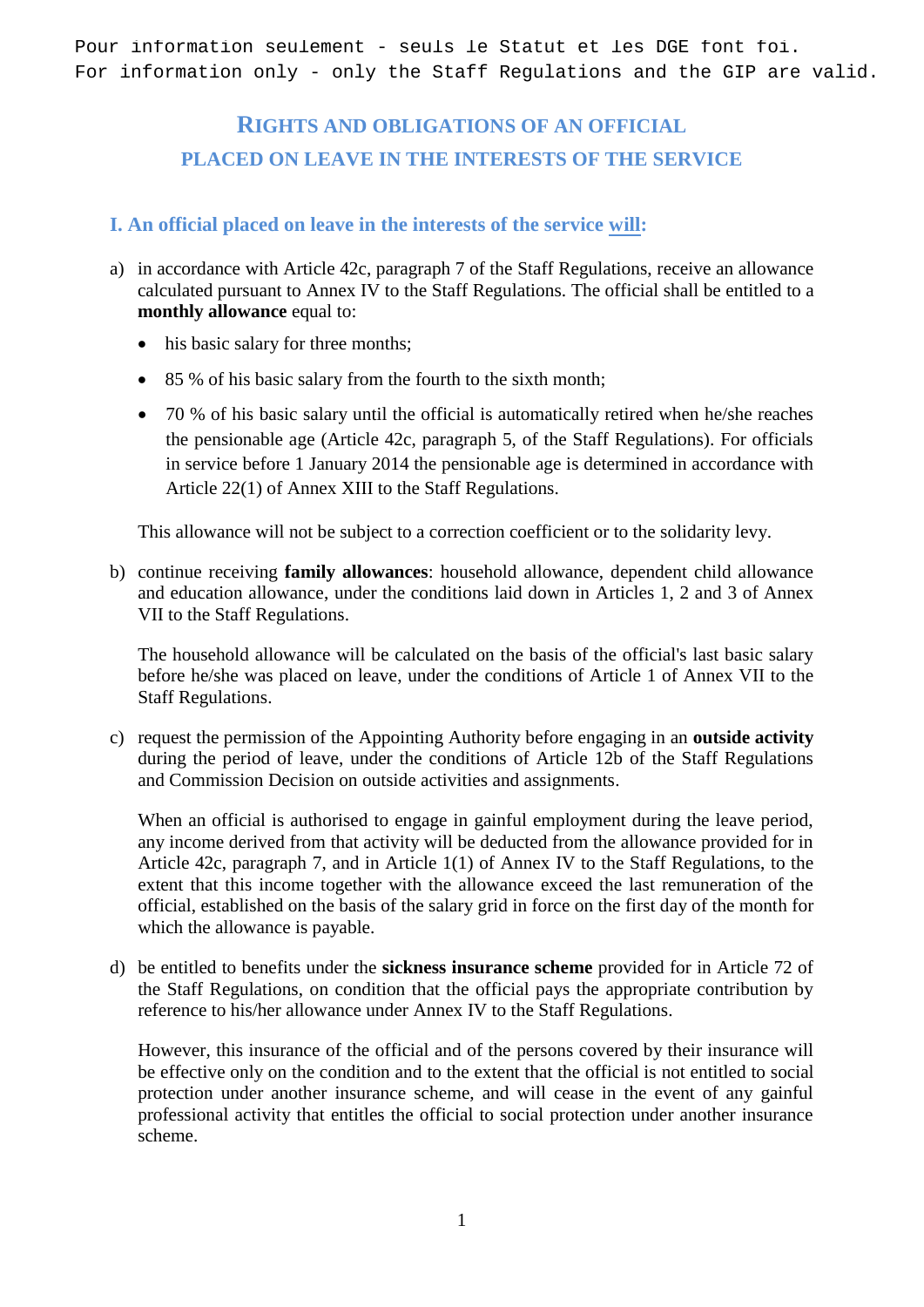- e) be entitled to:
	- the reimbursement of the **removal expenses** provided for in Article 9(2) of Annex VII to the Staff Regulations;
	- the payment of **travel expenses** from his place of employment to his place of origin, as provided for in Article 7(1)(b) of Annex VII to the Staff Regulations;
	- the **resettlement allowance** provided for in Article 6 of Annex VII to the Staff Regulations.

The official has no obligation to reside in the place where he/she was employed before being placed on leave in the interests of the service. If the official requests the payment of these benefits subsequently to being placed on leave in the interests of the service, he/she will not be entitled to receive them again on retirement, once he/she reaches pensionable age.

- f) continue to be bound by the obligations under Title II of the Staff Regulations in relation to their functions and duties towards the Commission, in particular Articles 12b, 17, 17a and 19 of the Staff Regulations.
- g) be automatically retired when he/she reaches pensionable age (Article 42c, paragraph 5, of the Staff Regulations).

In practice, officials who have already reached their pensionable age before or at the date when the decision to be placed on leave in the interests of the service enters into force will be automatically retired.

#### **II. An official placed on leave in the interests of the service will not:**

- a) receive an expatriation or foreign residence allowance.
- b) be entitled to advancement to a higher step or promotion in grade.
- c) be eligible to be recognised for invalidity, unless he/she is reinstated in service.

#### **III. Contributing to the EU pension scheme**

At his/her own request, the official placed on leave in the interests of the service **may continue** contributing to the EU pension scheme for the entire period of leave (Article 3(b) of Annex VIII to the Staff Regulations).

In such a case, the period of service as an official on leave in the interests of the service shall be taken into account for the purpose of calculating years of pensionable service. The amount of the contribution will be calculated on the basis of the allowance under Annex IV to the Staff Regulations.